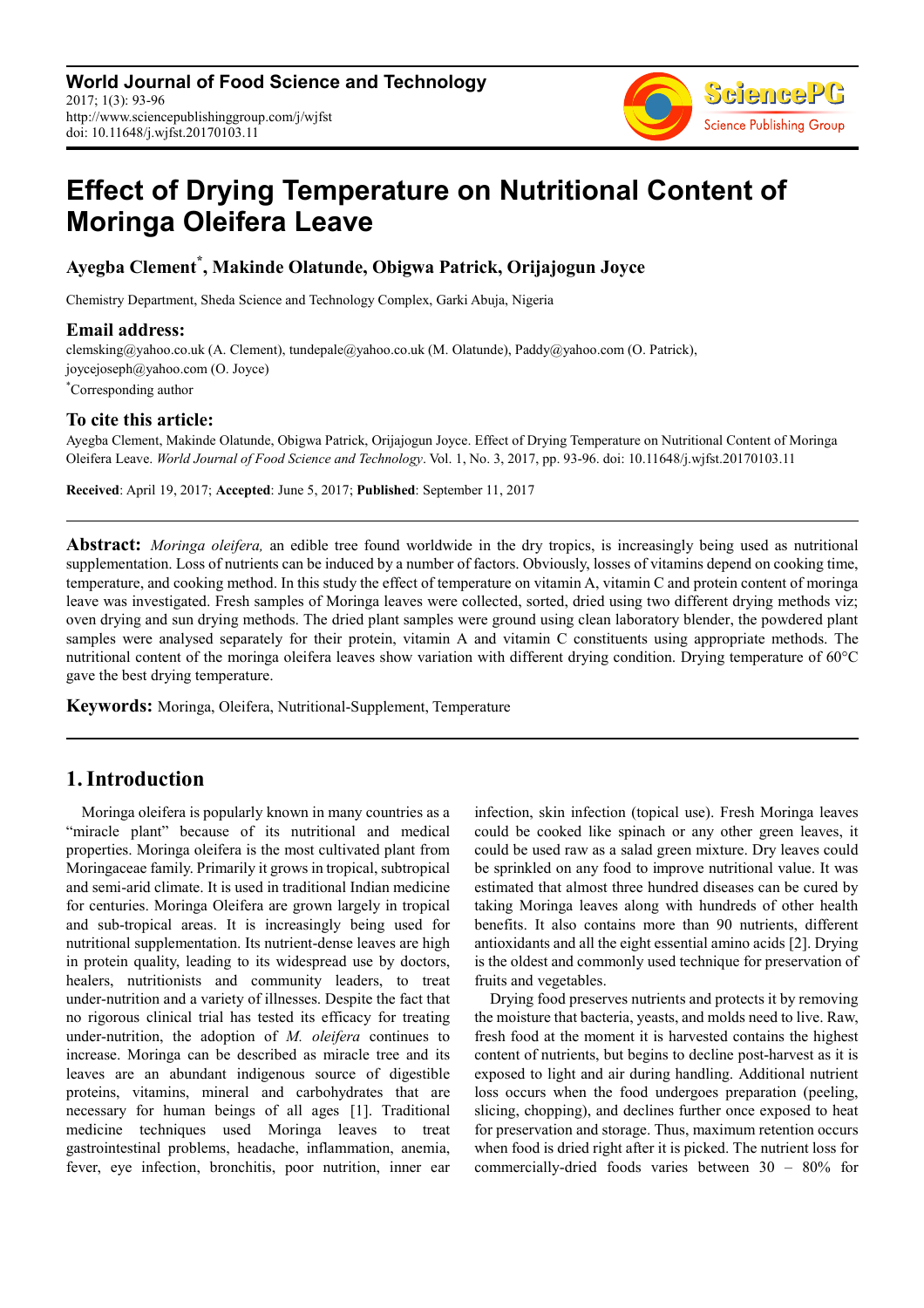vitamin C and  $10 - 50\%$  for vitamin A [3]. The variation is much greater for fresh food purchased from the store and preserved at home. Although drying destroys some nutrients like vitamin C, removing water concentrates what's left, along with other nutrients, jamming more calories, dietary fiber, and/or air-resistant vitamins and minerals into a smaller space. Drying cause changes in the food properties including discolouring, aroma loss, textural changes, nutritive value, and changes in physical appearance and shape. Higher drying temperature reduces the drying time but may result in poor product quality, heat damage to the surface and higher energy consumption. On the other hand, mild drying conditions with lower temperature may improve the product quality but decrease the drying rate thus drying period is lengthened. [4]. The colour measurements of food materials are used in an alternate way to determine the quality variations as they are faster than a complete physicochemical examination. Many researchers have conducted experimental studies on drying process and mathematical modeling of several fruits, leaves and vegetables mathematical modeling of several fruits, leaves and vegetables like eggplant, [5] red pepper, [6] black tea [7] etc. However, studies on the drying behavior of Moringa leaves are not present in literature except convective drying [8]. Moreover, the nutritional content varies slightly with location; there is no study on drying behavior at different temperatures of Moringa leaves from different localities. The goal of this work is to investigate the effect of drying temperature on nutrional content of moringa oleifera leave obtained from Abuja, Nigeria.

# **2. Materials and Methods**

#### *2.1. Sample Collection and Processing*

The sample was collected from the Moringa farm SHESTCO, Abuja. It was washed with tap water and the leaflets were stripped from the stem. It was then divided into four portions, each portion dried under the sun, at room temperature (under shade), at 60°C and 105°C respectively. The dried leafs were then made into powder by pounding.

#### *2.2. Determination of Vitamin A Content*

5g of the sample was soaked in 20ml of acetone overnight. It was then filtered into a separating funnel and 10ml of petroleum ether was added. The resulting solution was shook vigorously and then allowed to stand for some time. Two distinct layers were formed. The top layer was collected and its absorbance was taken at 452nm using the uv/visible spectrophotometer. The value of absorbance was then inserted into the formula below.

$$
\text{Vitamin A} = \frac{3.85 \cdot A \cdot V \cdot 100}{W \cdot 1000} \tag{1}
$$

Where

A= absorbance V= volume of petroleum ether W= weight of sample

#### *2.3. Determination of Vitamin C Content*

The vitamin C content of the moringa loeifera leave was determine by redox titration using iodate solution. The concentration in mol  $L^{-1}$ , of ascorbic acid in the solution obtained from vegetable/juice was calculated using the equations (2) and (3)

$$
2 IO_3^- + 10 I^- + 12 H^+ \rightarrow 6 I_2 + 6 H_2O \tag{2}
$$

ascorbic acid + I<sub>2</sub>  $\rightarrow$  2 I<sup>-</sup> + dehydroascorbic acid (3)

#### *2.4. Determination of Protein Content*

The protein content was determined by using the micro Kjeddah method described by Association of Official Analytical Chemists AOAC [9]. The protein distillation was carried out and the titer value was inserted into the formula to determine the nitrogen content of the sample.

$$
N\% = \frac{V_s - Vb * Nacid * 0.01401 * 100}{W}
$$
 (4)

where

 $Vs = titer value.$  $Vb = blank$ . Nacid = normality of acid W=weight of sample % crude protein  $=$ %N x conversion factor (6.60)

# **3. Results and Discussion**

The effect of temperature on the vitamin A, Protein and Vitamin C content of moringa oleifera leave is shown in From table 1, 2 and 3 respectively.

*Table 1. Effect of temperature of vitamin a content of moringa leave.* 

| <b>Drying temperature</b><br>$^{\circ}\mathrm{C}$ | Drying<br>time (hr) | Absorbance | Vitamin A<br>(mg/100g) |
|---------------------------------------------------|---------------------|------------|------------------------|
| $105^{\circ}$ C                                   | 4                   | 0.716      | 0.5448                 |
| $60^{\circ}$ C                                    | 8                   | 1.044      | 0.7945                 |
| Room temp. (average)<br>room temperature, 30°C)   | 96                  | 0.973      | 0.7399                 |
| sundried                                          | varies              | 0.842      | 0.6365                 |

Vitamin A is a fat soluble vitamin that is also a powerful antioxidant. Vitamin A plays a critical role in maintaining healthy vision, neurological function, healthy skin, and more. The highest value of vitamin A was recorded at drying temperature of 60°C while the lowest value was recorded at 105°C. Vitamin A is unstable when exposed for length of time to light, air or heat [10].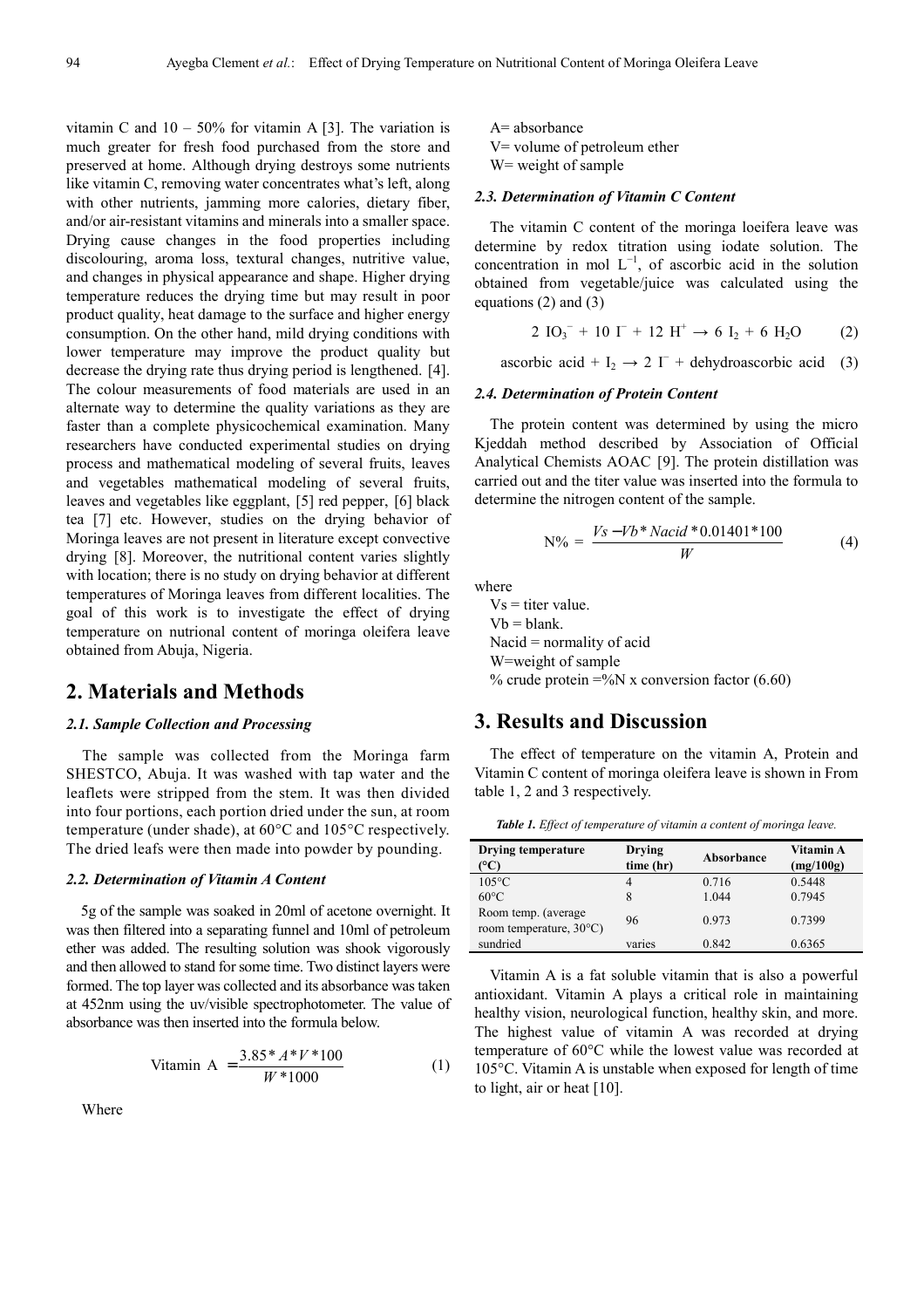*Table 2. Effect of temperature of protein content of moringa leave.* 

| Drying temperature $(^{\circ}C)$                      | Drying time (hr) | %Nitrogen | %Protein |
|-------------------------------------------------------|------------------|-----------|----------|
| $105^{\circ}$ C                                       |                  | .49       | 9.83     |
| $60^{\circ}$ C                                        |                  | 4.89      | 32.24    |
| Room temp. (average room temperature, $30^{\circ}$ C) | 96               | 4.66      | 30.75    |
| Sundried                                              | varies           | 2.35      | 15.48    |

The melting temperature varies for different proteins, but temperatures above 41°C (105.8°F) will break the interactions in many proteins and denature them [11]. Heating process also results in nutritional loss by inducing biochemical and nutritional variation in food composition. Decrease in food protein and carbohydrate content probably occurs as a result of Maillard reaction; which results to complex changes in food due to the reaction between protein and carbohydrate [12], [13] [14]. The effect of temperature on the protein content of moringa oleifera leave is shown in Table 2. The highest value of protein content was obtained at 60°C while the lowest values was obtained at 105°C. This value is more than the melting temperature of most protein

*Table 3. Effect of temperature of vitamin C content of moringa leave.* 

| Drying temperature $(^{\circ}C)$                      | Drying time (hr) | Vitamin C |
|-------------------------------------------------------|------------------|-----------|
| $105^{\circ}$ C                                       |                  | 22.02     |
| $60^{\circ}$ C                                        |                  | 36.08     |
| Room temp. (average room temperature, $30^{\circ}$ C) | 96               | 38.02     |
| Sundried                                              | varies           | 32.06     |

High temperature has effects on vitamin C content of fruits, blanching in hot water can cause an appreciable loss in vitamin C that is thermally labile. Ascorbic acid oxidase needs to be inactivated; this prevents enzyme-catalyzed reaction during processing [15]. The effect of temperature on the vitamin C content of moringa oleifera leave is shown in table 1. The highest value of vitamin C was recorded at drying temperature of 60°C while the lowest value was recorded at 105°C. [16] Reported that Vitamin C is easily destroyed by excessive heat and water, as well as exposure to air. For retention of vitamin C in cooked foods, it is recommended that vegetable be preserved under the temperature of 70 degree Celsius to avoid the damage caused by the heat [17].

# **4. Conclusion**

The effect of drying temperature on the vitamin A, citamin C and protein content of moringa oleifera leave was investigated. The results showed that the vitamin A, vitamin C and protein content of moringa oliefera leave vary with temperature. Moringa oleifera dried at room temperature and 60°C contain higher level of vitamin A, vitamin C and protein, compared to those dried under the sun and at 105°C. This is because vitamins and proteins are denatured at high temperature. It was also observed that moringa dried at room temperature took longer time dry (4 days), compared to those dried at 60°C (8 hrs). It can be concluded that moringa is better dried at 60°C. This is because it contains a higher amount of vitamin A, vitamin C and protein. Also it took a shorter time to dry compared to those dried at room temp.

## **References**

[1] Fahey JW. Moringa oleifera: A Review of the Medical Evidence for Its Nutritional, Therapeutic, and Prophylactic Properties. Trees for Life Journal, www.TFLJournal.org.

- [2] Fuglie, LJ. Combating Malnutrition with Moringa, The Miracle Tree: The Multiple Attributes of Moringa. Wageningen, The Netherlands CTA Publications 2006, 117-136.
- [3] http://blog.outdoorherbivore.com/food-301/nutrient-loss-in-dri ed-foods/ [retrieved April 2017].
- [4] Kumar C Karim, MA Mohammad UHJ. Intermittent Drying of Food Products: A Critical Review Journal of Food Engineering, 2014, 121, 48–57.
- [5] Yaldiz O Ertekin C. Drying of Eggplant and Selection of a Suitable Thin Layer Drying Model Journal of Food Engineering, 2004, 63, 349–359.
- [6] Doymaz I Pala M. Hot-Air Drying Characteristics of Red Pepper Journal of Food Engineering, 2002, 55, 331–335.
- [7] Panchariya PC, Popovic D, Sharma AL. Thin-Layer Modelling of Black Tea Drying Process Journal of Food Engineering; 2002 52, 349–357.
- [8] Premi M Sharma HK Sarkar BC Singh C. Kinetics of drumstick leaves (Moringa oleifera) During Convective Drying African Journal of Plant Science; 2010 4 (10), 391– 400.
- [9] Association of Official Analytical Chemists AOAC 1990.
- [10] Hoffman, LC, Prinsloo JF Casey NH, Theron, J. Effects of five cooking methods on the proximate, fatty acid and mineral composition of fillets of the African Sharptooth catfish. Die SA Tydskrif vir Voedselwetenskap en Voeding: 1994, 6(4), 146–152.
- [11] Branden, C, Tooze, J. *Introduction to Protein Structures,* 2nd edition. London: Taylor and Francis: 1998.
- [12] Boumendgel, M. E. and Boutebba A. Heat Treatment Effects on the biochemical and Nutritional content of double concentrate tomato paste, 2003. Acta Hortic, 613: 429432.
- [13] Wiriya, PT Parboon and S. Somechart, Effect of drying air temperature and chemical pretreatment on quality of dried chilli. Int. food Res. J. 2009. 16: 441-454.